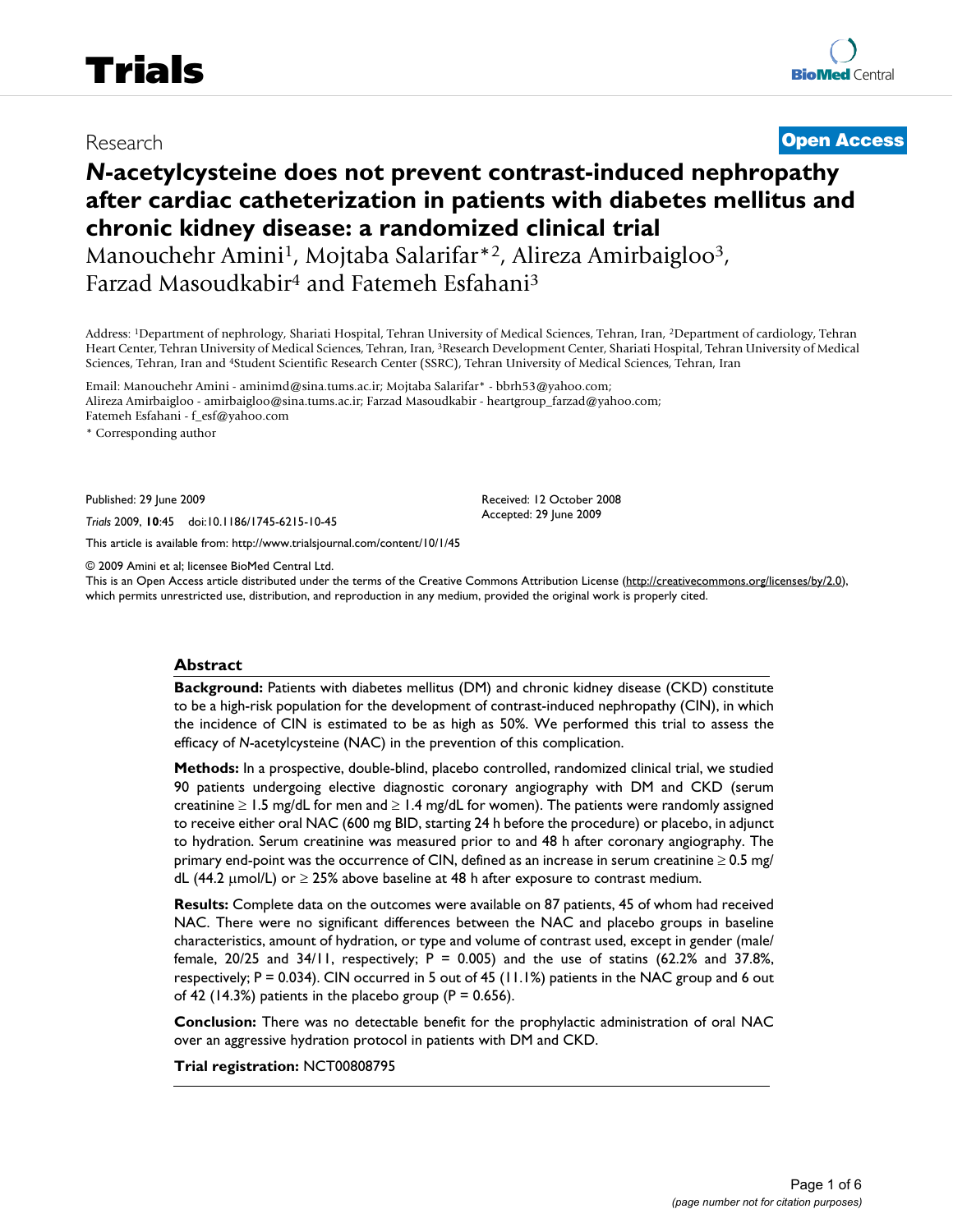# **Background**

Contrast-induced nephropathy (CIN) is the third most common cause of hospital acquired acute kidney injury, accounting for 10% of all cases[1]. With the increasing use of contrast media in diagnostic and interventional procedures, it has become one of the major challenges encountered during routine cardiovascular practice. Generally, this form of acute kidney injury follows a benign course and only rarely necessitates use of dialysis [2-4]. Nevertheless, use of radiocontrast media has been associated with increased in-hospital morbidity, mortality, and costs of medical care, long admission, especially in patients needing dialysis [5-8]. Patients at the greatest risk for CIN can be defined as those that have preexisting impaired renal function and diabetes mellitus with the incidence estimated to be as high as 50% [9]. Therefore, these patients constitute to be an appropriate target population for efforts at prevention of this important complication. Preventive therapies primarily include limitation of contrast exposure, intravenous volume expansion with a saline solution, and use of low- or iso-osmolality contrast media [10]. However, since these measures provide incomplete protection for CIN, interest has emerged in a number of adjunction short-term pharmacotherapy methods. Among them, *N*-acetylcysteine (NAC) has been of considerable interest after an initial report by Tepel et al. [11]. They showed a reduction in the incidence of CIN with NAC compared with hydration alone. Up to now, several clinical studies [9,12-26] and meta-analyses [27-37] have been performed to assess the efficacy of NAC in the prevention of CIN, but the results are widely controversial even among the meta-analyses. In spite of heterogeneity in the available data on the efficacy of NAC, several studies have advised the use of NAC, especially in high-risk patients, because of its low cost, availability, and few side effects. It, however, seems that we need more evidence about the efficacy and cost-effectiveness of NAC in patients at high risk for the development of CIN to make rational clinical decisions for individual patients as well as policy decisions for the health of the general public.

The purpose of this study was to extend our understanding of the potentials of NAC in the prevention of CIN in patients with diabetes mellitus and chronic kidney disease.

#### **Methods** *Study patients*

Between April 2006 and October 2006, ninety consecutive eligible patients scheduled for elective diagnostic coronary angiography at the cardiac catheterization laboratory of "Tehran Heart Center" (Tehran University of Medical Sciences) were enrolled in this study. We included patients older than 18 years old with a history of diabetes mellitus for at least one year and chronic kidney disease, defined as serum creatinine concentration  $\geq 1.5$ mg/dL for men and  $\geq 1.4$  mg/dL for women. Patients with acute coronary syndrome requiring primary or rescue coronary intervention within less than 12 h, cardiogenic shock, current peritoneal or hemodialysis, or a known allergy to NAC were excluded from the study. The study protocol was approved by the ethics committees of Tehran University of Medical Sciences and Tehran Heart Center, and written informed consent was obtained from all the patients.

# *Study protocol*

The study was a prospective, double-blind, placebo controlled, randomized clinical trial. The patients were randomly assigned on a 1:1 fashion via the balanced block randomization method using computer generated random numbers to receive NAC or placebo by randomly drawing sealed envelopes containing either the active drug or matching placebo. NAC and placebo were prepared by Darmanyab Co. (agency of Zambon Group S.p.A, Milan, Italy) matched in appearance, packing, and way of use. NAC was orally administered at the dose of 600 mg twice a day, starting 24 h before the procedure (two doses before and two doses after the procedure). The patients were hydrated orally and intravenously. All the patients were encouraged to drink fluids like water and fruit juice for at least 8 glasses over 12 h before the procedure and memorize the number of glasses. The oral preprocedural hydration was estimated by multiplying the number of glasses drunk by 200 mL (estimated volume of a glass). In addition, the patients were hydrated intravenously by 1 L of 0.9 normal saline, which was commenced in the catheterization laboratory. Serum creatinine and urea nitrogen concentrations were measured prior to coronary angiography and 48 h after the procedure. Serum creatinine concentration prior to coronary angiography was referred to as the baseline level. Creatinine clearance (CrCl) was estimated with the Cockcroft-Gault formula, where CrCl = ([140-age]\*weight(kg)/ serum creatinine(mg/dL)\*72), with adjustment for female sex  $(CrCl<sub>female</sub> = CrCl*0.85)[38]$ . Coronary angiographies were performed with the low osmolar nonionic contrast medium Iohexol (Omnipaque; Amersham Health, Co. Cork, Ireland) or the iso-osmolar nonionic contrast medium Iodixanol (Visipaque;GE Healthcare, Co. Cork, Ireland) and/or the high osmolar ionic medium Diatrizoate meglumine/sodium (Urografin; Schering AG, Berlin, Germany).

# *End-points*

The primary end-point of the study was the occurrence of CIN, defined as an increase in serum creatinine concentration  $\geq$  0.5 mg/dL(44.2  $\mu$ mol/L) or  $\geq$  25% above the baseline at 48 h after exposure to the contrast medium[5,11]. The secondary end-points were: (1) the change in serum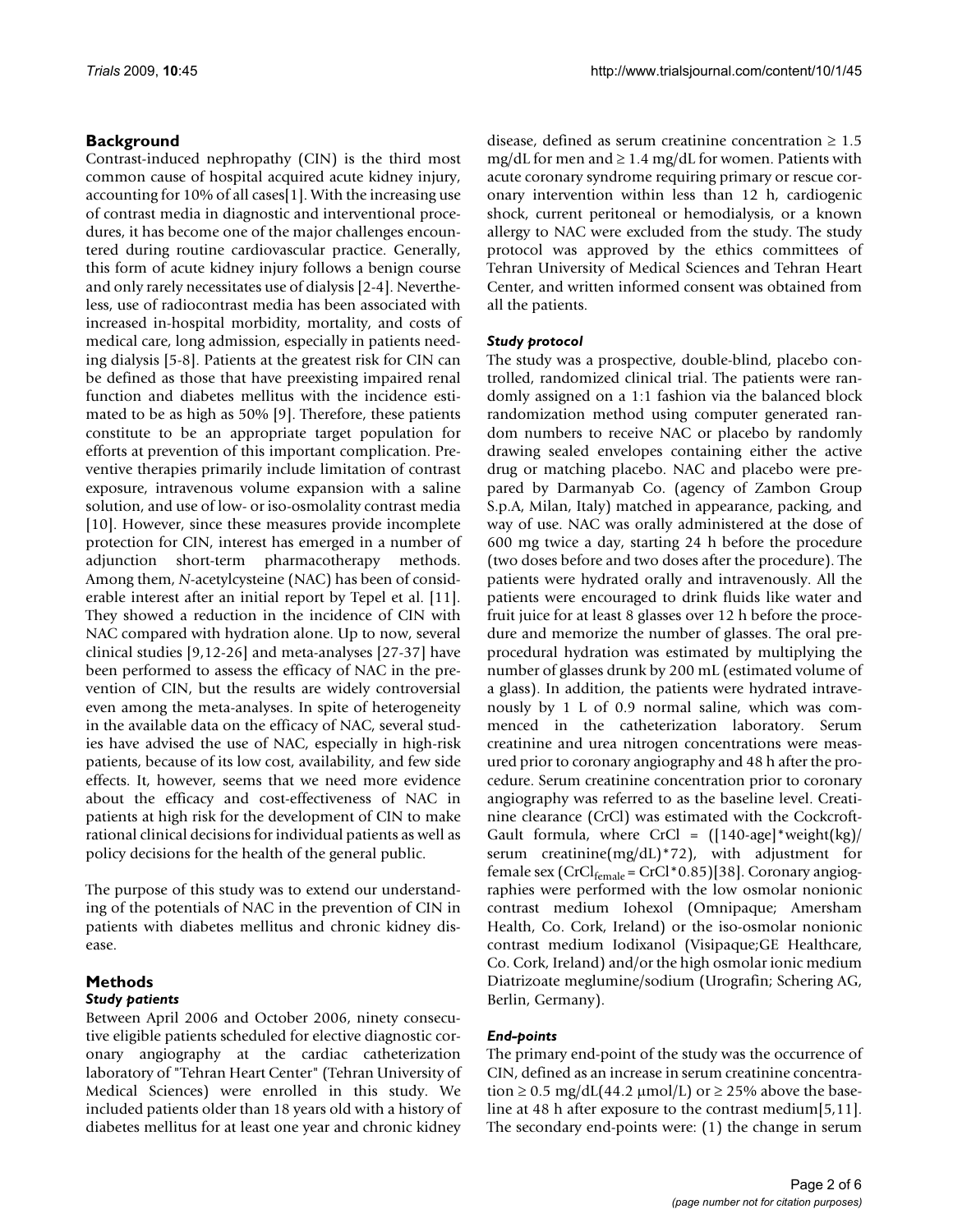creatinine 48 h after exposure to the contrast agent; (2) the change in serum urea nitrogen 48 h after the procedure; and (3) the change in CrCl 48 h after coronary angiography.

### *Statistical analysis*

According on the study of Tepel et al[11], a sample size of 42 patients in each group would be sufficient to detect a difference of 19% between the groups in the rate of CIN at 48 h after exposure to the contrast medium, with 80% power and a 5% significance level. This 19% difference represents the difference between a 21% CIN rate in the placebo group and a 2% rate in the treatment group. This number has been increased to 45 per group to allow for a predicted drop-out from treatment of around 5%.

Data distribution was checked by histogram and the Kolmogorov-Smirnov test.

The continuous data were expressed as mean  $\pm$  SD and were compared via the Student t-test. The categorical data were expressed as number and percentage and were compared via the Chi-square test or Fischer exact test. Two tailed P < 0.05 was considered significant. The data were analyzed with SPSS software, version 13.0 (SPSS Inc, Chicago, Illinois, USA).

# **Results**

### *Patients*

Of the 90 patients enrolled in the study, 3 patients in placebo group were lost to follow-up because of immediate hospital discharge after coronary angiography and failure to have subsequent blood sampling performed. Thus, only 42 patients were evaluable for the assessment of the outcomes in the placebo group. We present the baseline clinical, pharmacological, and laboratory characteristics of the study patients in Table 1.

There were no significant differences between the treatment groups with regard to CHD risk factors, baseline serum creatinine, and urea nitrogen concentration or CrCl except for the gender, which was significantly different between the two groups of patients (*P* = 0.005). Also, with respect to concomitant medications, there were no significant differences between the NAC group and placebo group except in the use of statins (62.2% versus 37.8% respectively,  $P = 0.034$ ). Cardiac catheterization data, consisting of type and dose of the contrast agents, are shown in Table 2. Since 22 patients received a combination of Diatrizoate meglumine/sodium with Iohexol or Iodixanol, we also calculated the total dose of contrast in each group. There were no significant differences between the two groups in regard to the type and dose of the radiocontrast agents administered for coronary angiography (*P* for  $all > 0.05$ ).

# *Primary end-point*

CIN, defined as an increase in serum creatinine concentration of  $\geq$  0.5 mg/dL or  $\geq$  25% above the baseline, was not significantly different between the NAC and placebo groups (5/45 [11.1%] vs. 6/42 [14.3%], respectively; relative risk: 0.78 [95% CI: 0.26–2.36]; *P* = 0.656).

**Table 1: Baseline clinical, pharmacological, and laboratory characteristics of study patientsa**

|                                    | $NAC$ group(n = 45) | Placebo group( $n = 45$ ) | P value |
|------------------------------------|---------------------|---------------------------|---------|
| Baseline clinical characteristics  |                     |                           |         |
| Age, years                         | $63.25 \pm 9.78$    | $65.09 \pm 9.40$          | 0.45    |
| Sex (male/female)                  | 20/25               | 34/11                     | 0.005   |
| Body mass index, kg/m <sup>2</sup> | $28.56 \pm 4.81$    | $27.85 \pm 4.13$          | 0.45    |
| Time since diagnosis of DM, years  | $10.11 \pm 8.50$    | $9.82 \pm 7.57$           | 0.86    |
| Systolic blood pressure, mmHg      | $156.05 \pm 19.9$   | $151.95 \pm 18.4$         | 0.34    |
| Diastolic blood pressure, mmHg     | $82.63 \pm 7.60$    | $81.22 \pm 7.14$          | 0.39    |
| Ejection fraction, %               | $49.45 \pm 10.99$   | $46.83 \pm 14.15$         | 0.37    |
| Medications                        |                     |                           |         |
| Aspirin, n(%)                      | 37(82.2%)           | 36(80%)                   | 1.00    |
| ACE-inhibitors/ARB, n(%)           | 32(71.1%)           | 30(66.7%)                 | 0.82    |
| $\beta$ -blockers, n(%)            | 29(64.4%)           | 35(77.8%)                 | 0.24    |
| Nitrates, n(%)                     | 30(66.7%)           | 30(66.7%)                 | 1.00    |
| Diuretics, n(%)                    | 23(51.1%)           | 19(42.2%)                 | 0.52    |
| Statins, n(%)                      | 28(62.2%)           | 17(37.8%)                 | 0.034   |
| Digitals, n(%)                     | 6(13.3%)            | 6(13.3%)                  | 1.00    |
| Baseline laboratory values         |                     |                           |         |
| Serum creatinine, mg/dL            | $1.736 \pm 0.42$    | $1.736 \pm 0.17$          | 1.00    |
| Serum urea nitrogen, mg/dL         | $60.56 \pm 28.37$   | $58.64 \pm 28.94$         | 0.75    |
| Creatinine clearance, mL/min       | $42.76 \pm 11.97$   | $43.97 \pm 11.91$         | 0.63    |

a All plus-minus values are mean ± SD. DM, diabetes mellitus; ACE, angiotensin converting enzyme; ARB, angiotensin receptor blockers.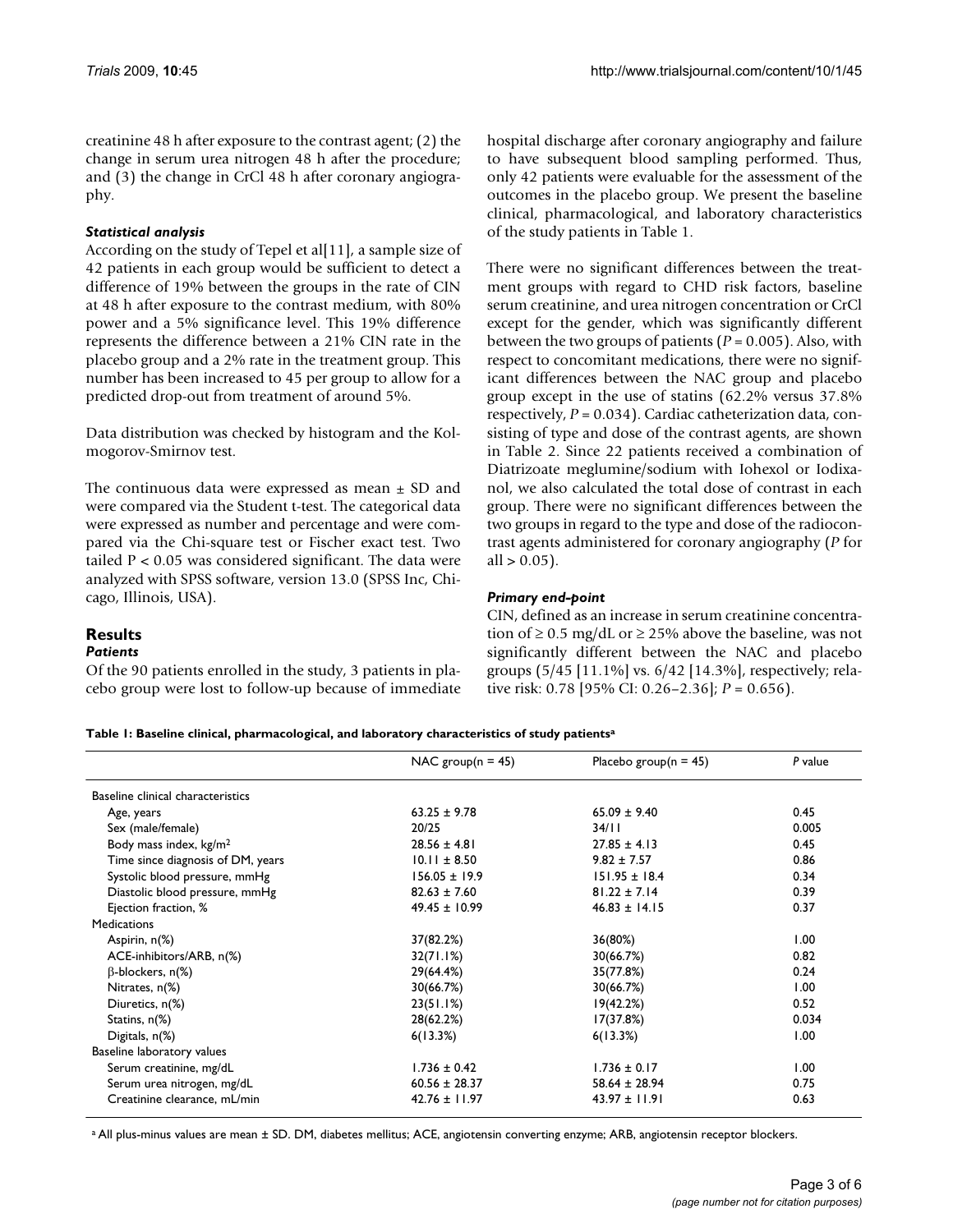#### **Table 2: Cardiac catheterization dataa**

|                                              | NAC group ( $n = 45$ ) | Placebo group ( $n = 45$ ) | P value |
|----------------------------------------------|------------------------|----------------------------|---------|
| Preprocedural hydration, mL                  | $2254 \pm 633$         | $2272 \pm 602$             | 0.89    |
| Type of radiocontrast agent                  |                        |                            |         |
| lohexol, $n\%$                               | 32(72%)                | 34(76%)                    | 0.00    |
| lodixanol, n(%)                              | 1(2%)                  | $0(0\%)$                   | 1.00    |
| Diatrizoate meglumine/sodium, n(%)           | $0(0\%)$               | 1(2%)                      | 0.88    |
| Diatrizoate meglumine/sodium+lodixanol, n(%) | 1(2%)                  | 1(2%)                      | 1.00    |
| Diatrizoate meglumine/sodium+lohexol, n(%)   | 11(24%)                | 9(20%)                     | 0.82    |
| Dose of radiocontrast agent                  |                        |                            |         |
| lohexol. mL                                  | $100.11 \pm 37.80$     | $102.22 + 40.43$           | 0.37    |
| lodixanol, mL                                | 6.11 $\pm$ 28.78       | $1.56 \pm 10.43$           | 0.32    |
| Diatrizoate meglumine/sodium, mL             | $11.78 \pm 20.48$      | $17.33 \pm 36.51$          | 0.79    |
| Total, mL                                    | $118.00 \pm 35.20$     | $121.11 + 43.95$           | 0.71    |

<sup>a</sup> All plus-minus values are mean ± SD.

#### *Secondary end-point*

No difference was observed between the groups regarding the secondary end-points. The changes in serum creatinine, serum urea nitrogen, and CrCl 48 h after coronary angiography were similar between the groups. The data are presented in Table 3.

#### **Discussion**

The potential of NAC to reduce the risk of CIN has been a topic of intense and recent interest, manifested by the number of prospective clinical trials on this topic [9,12- 26]. This is likely, in part, due to the absence of effective adjunctive pharmacotherapy methods for this important complication. However, it seems likely that the potential for benefit from NAC, low cost, and the absence of considerable data indicating potential harm also have contributed to make NAC advisable, not least in high-risk patients, before a definitive demonstration of meaningful clinical benefit on the incidence of CIN and its morbidity and mortality.

In this study, we evaluated the efficacy of NAC exclusively in high-risk patients for the development of CIN. The main finding of the current study was that the prophylactic oral administration of NAC did not provide any benefit as compared with a placebo to reduce the incidence of CIN in patients with chronic kidney disease and diabetes mellitus, who are a high-risk population for the development of CIN. Our findings are consistent with those in studies reporting that NAC provides no benefit over hydration for the prevention of CIN [12,13,15,17,20,22,23]. In addition, our study supports and expands the studies by Coyle et al[26], Durham et al. [17], and Gomes et al. [9,24], who evaluated the efficacy of NAC in the prevention of CIN in diabetic patients. They concluded that NAC provided no benefit over an aggressive hydration protocol in this population and also suggested that this intervention could even be harmful. But, on the other hand, there are several clinical studies reporting findings that do not chime with ours [9,16,18,19,21,22,25]. Previously, a post-hoc analysis of a subgroup of 75 diabetic patients [21] indicated that NAC might effectively prevent CIN in patients with diabetes mellitus but our study did not confirm this finding.

What are we to make of such conflicting results? Fishbane et al. [39]compared positive and negative studies and noted that the studies showing no benefit for NAC had a

|  | Table 3: Primary and secondary end-points after coronary angiography <sup>a</sup> |  |
|--|-----------------------------------------------------------------------------------|--|
|  |                                                                                   |  |

|                                        | NAC group( $n = 45$ ) | Placebo group( $n = 45b$ ) | P value |
|----------------------------------------|-----------------------|----------------------------|---------|
| Primary end-point                      |                       |                            |         |
| Incidence of $CIN$ , $n(\%)$           | 5(11.1%)              | 6(14.3%)                   | 0.656   |
| Secondary end-points                   |                       |                            |         |
| Change in serum creatinine, mg/dL      | $-0.016 \pm 0.363$    | $-0.018 \pm 0.467$         | 0.975   |
| Change in serum urea nitrogen, mg/dL   | $-1.73 \pm 24.03$     | $-3.71 \pm 24.26$          | 0.703   |
| Change in creatinine clearance, mL/min | $2.86 \pm 8.84$       | $3.78 \pm 10.87$           | 0.676   |

a All plus-minus values are mean  $\pm$  SD. CIN, contrast-induced nephropathy.

bWhile 45 patients were enrolled in each group, serum creatinine and urea nitrogen measurements were not available for 3 placebo patients who were discharged immediately after coronary angiography and did not return for subsequent blood sampling (comparison, 45 NAC patients vs. 42 placebo patients).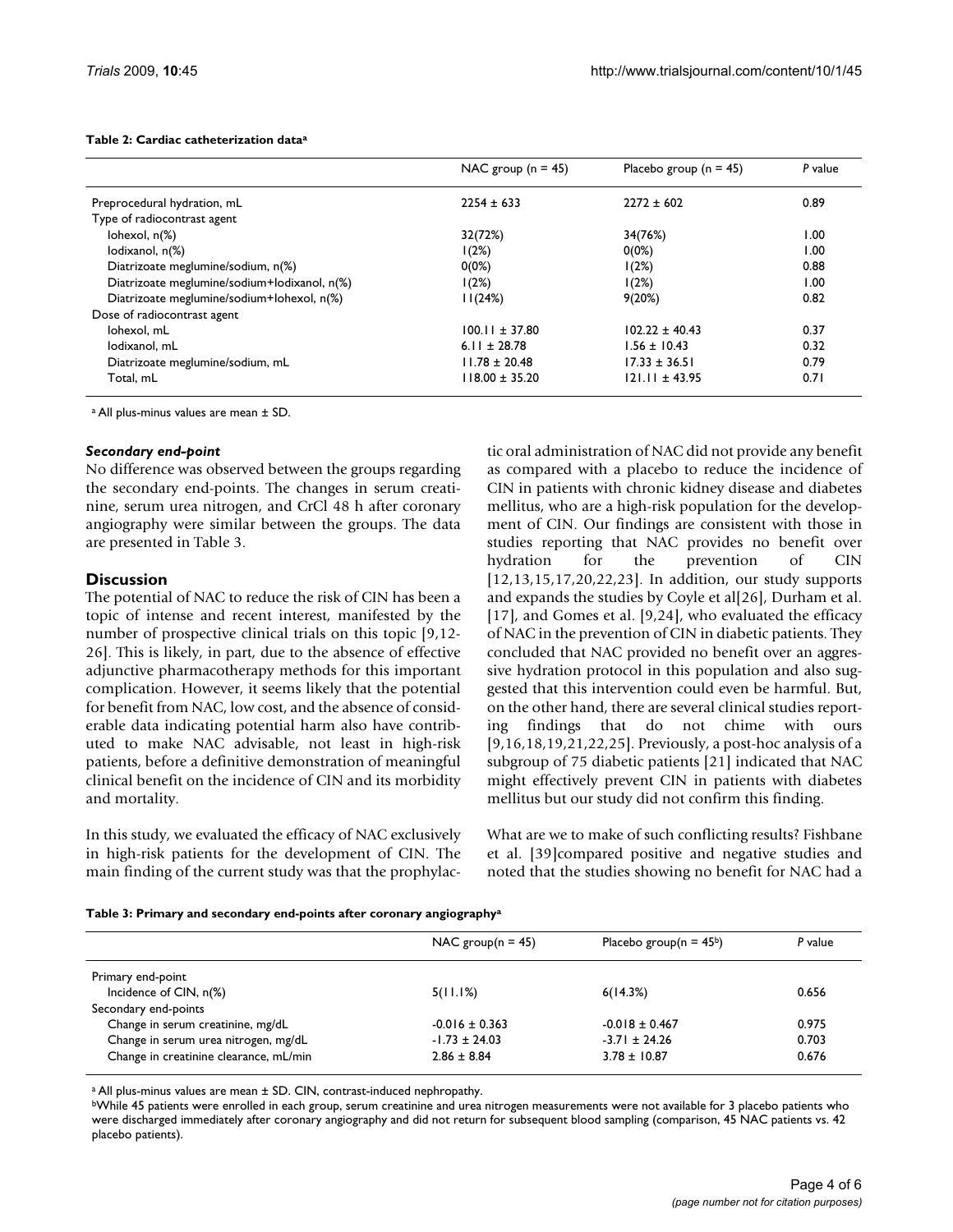much lower incidence of CIN in the placebo group than did those studies showing NAC to be beneficial (11.0% compared to 24.8%). These results suggest that perhaps NAC is only beneficial for those at a high risk of CIN. Be that as it may, in this study we were unable to show a benefit resulting from the prophylactic administration of oral NAC in a high-risk group of patients with diabetes mellitus and chronic renal insufficiency (mean baseline creatinine 1.74 mg/dL).

The incidence of CIN is currently estimated to be as high as 40–50% amongst patients with diabetes mellitus and preexisting renal disease [6,9,16]. In this study, the overall incidence of CIN was 12.6%, which is significantly lower than that in previous reports. The low incidence of CIN in our study may have several reasons: (1) our patients were hydrated orally by a mean volume of  $2267 \pm 645$  mL of fluids over the 12-h period before the procedure followed by 1 L of IV 0.9 normal saline beginning in the catheterization laboratory. In comparison, the other studies reporting a higher incidence of CIN, have typically used lower amounts of hydration [9,40,41], which may be insufficient for maximal protection from contrast nephrotoxicity. (2) The mean dose of contrast agents used in our study was lower than that of other studies. Over 95% of the patients in our study received Iohexol at least in part and the mean total dose of Iohexol used in our study was about 100 mL, while it has typically been used by amounts of 140 mL to 280 mL in the previous studies [15,25,42].

#### *Limitations*

Several limitations should be noted. The current study protocol excluded patients with acute coronary syndrome, requiring primary or rescue coronary intervention within the first 12 h and cardiogenic shock, and therefore the effect of NAC was not explored in these patient subsets. The relatively small sample size of this study calls for caution interpreting the results. This sample size was predetermined from a power calculation based on the findings of Tepel et al[11]. They found a 19% difference in the rate of CIN between NAC and placebo groups, which was more extreme than what others have cited in favor of NAC. Another potential limitation of this study is that, although there were no significant differences between the NAC group and placebo group with regard to the type of the contrast agents used, the multiplicity of the type of the contrast agents was a potential limitation of this study.

# **Conclusion**

Our major finding was that NAC had no advantage over an aggressive hydration protocol in patients with diabetes mellitus and chronic renal insufficiency undergoing diagnostic coronary angiography. On the basis of these findings, we believe that the use of NAC to prevent CIN in this population should not be encouraged. Our findings support that the recommended measures for preventing CIN continue to be appropriate hydration, even greater than the standard regimen for hydration, and the use of a small volume of contrast in patients with a high risk of CIN undergoing coronary angiography.

# **Abbreviations**

CIN: contrast-induced nephropathy; CKD: chronic kidney disease; DM: diabetes mellitus; *NAC*: *N*-acetylcysteine.

# **Competing interests**

The authors declare that they have no competing interests.

#### **Authors' contributions**

MA was responsible for trial designing, supervision of the trial implementation, and writing the article. MS was responsible for trial designing and angiographic studies. AA was responsible for study design, trial implementation, visiting patients, patients' follow-up, and writing the article. FM was responsible for epidemiologic consultation, statistical analysis, and writing the article. FE was responsible for epidemiologic consultation and statistical analysis.

#### **References**

- Hou SH, Bushinsky DA, Wish JB, Cohen JJ, Harrington JT: [Hospital](http://www.ncbi.nlm.nih.gov/entrez/query.fcgi?cmd=Retrieve&db=PubMed&dopt=Abstract&list_uids=6824004)**[acquired renal insufficiency: a prospective study.](http://www.ncbi.nlm.nih.gov/entrez/query.fcgi?cmd=Retrieve&db=PubMed&dopt=Abstract&list_uids=6824004)** *Am J Med* 1983, **74:**243-248.
- 2. Murphy SW, Barrett BJ, Parfrey PS: **[Contrast nephropathy.](http://www.ncbi.nlm.nih.gov/entrez/query.fcgi?cmd=Retrieve&db=PubMed&dopt=Abstract&list_uids=10616853)** *J Am Soc Nephrol* 2000, **11:**177-182.
- 3. Parfrey PS, Griffiths SM, Barrett BJ, Paul MD, Genge M, Withers J, Farid N, McManamon P|: [Contrast material-induced renal fail](http://www.ncbi.nlm.nih.gov/entrez/query.fcgi?cmd=Retrieve&db=PubMed&dopt=Abstract&list_uids=2643041)**[ure in patients with diabetes mellitus, renal insufficiency, or](http://www.ncbi.nlm.nih.gov/entrez/query.fcgi?cmd=Retrieve&db=PubMed&dopt=Abstract&list_uids=2643041) [both. A prospective controlled study.](http://www.ncbi.nlm.nih.gov/entrez/query.fcgi?cmd=Retrieve&db=PubMed&dopt=Abstract&list_uids=2643041)** *N Engl J Med* 1989, **320:**143-149.
- 4. Rich MW, Crecelius CA: **[Incidence, risk factors, and clinical](http://www.ncbi.nlm.nih.gov/entrez/query.fcgi?cmd=Retrieve&db=PubMed&dopt=Abstract&list_uids=2353856) [course of acute renal insufficiency after cardiac catheteriza](http://www.ncbi.nlm.nih.gov/entrez/query.fcgi?cmd=Retrieve&db=PubMed&dopt=Abstract&list_uids=2353856)tion in patients 70 years of age or older. A prospective study.** *Arch Intern Med* 1990, **150:**1237-1242.
- 5. McCullough PA, Wolyn R, Rocher LL, Levin RN, O'Neill WW: **[Acute](http://www.ncbi.nlm.nih.gov/entrez/query.fcgi?cmd=Retrieve&db=PubMed&dopt=Abstract&list_uids=9375704) [renal failure after coronary intervention: incidence, risk fac](http://www.ncbi.nlm.nih.gov/entrez/query.fcgi?cmd=Retrieve&db=PubMed&dopt=Abstract&list_uids=9375704)[tors, and relationship to mortality.](http://www.ncbi.nlm.nih.gov/entrez/query.fcgi?cmd=Retrieve&db=PubMed&dopt=Abstract&list_uids=9375704)** *Am J Med* 1997, **103:**368-375.
- 6. Gruberg L, Mintz GS, Mehran R, Gangas G, Lansky AJ, Kent KM, Pichard AD, Satler LF, Leon MB: **[The prognostic implications of](http://www.ncbi.nlm.nih.gov/entrez/query.fcgi?cmd=Retrieve&db=PubMed&dopt=Abstract&list_uids=11079656) [further renal function deterioration within 48 h of interven](http://www.ncbi.nlm.nih.gov/entrez/query.fcgi?cmd=Retrieve&db=PubMed&dopt=Abstract&list_uids=11079656)tional coronary procedures in patients with pre-existent [chronic renal insufficiency.](http://www.ncbi.nlm.nih.gov/entrez/query.fcgi?cmd=Retrieve&db=PubMed&dopt=Abstract&list_uids=11079656)** *J Am Coll Cardiol* 2000, **36:**1542-1548.
- 7. Levy EM, Viscoli CM, Horwitz RI: **[The effect of acute renal failure](http://www.ncbi.nlm.nih.gov/entrez/query.fcgi?cmd=Retrieve&db=PubMed&dopt=Abstract&list_uids=8622223) [on mortality. A cohort analysis.](http://www.ncbi.nlm.nih.gov/entrez/query.fcgi?cmd=Retrieve&db=PubMed&dopt=Abstract&list_uids=8622223)** *JAMA* 1996, **275:**1489-1494 [<http://jama.ama-assn.org/cgi/content/short/275/19/1489>].
- 8. Rihal CS, Textor SC, Grill DE, Berger PB, Ting HH, Best PJ, Singh M, Bell MR, Barsness GW, Mathew V, *et al.*: **[Incidence and prognostic](http://www.ncbi.nlm.nih.gov/entrez/query.fcgi?cmd=Retrieve&db=PubMed&dopt=Abstract&list_uids=12010907) [importance of acute renal failure after percutaneous coro](http://www.ncbi.nlm.nih.gov/entrez/query.fcgi?cmd=Retrieve&db=PubMed&dopt=Abstract&list_uids=12010907)[nary intervention.](http://www.ncbi.nlm.nih.gov/entrez/query.fcgi?cmd=Retrieve&db=PubMed&dopt=Abstract&list_uids=12010907)** *Circulation* 2002, **105:**2259-2264.
- 9. Chen SL, Zhang J, Yei F, Zhu Z, Liu Z, Lin S, Chu J, Yan J, Zhang R, Kwan TW: **[Clinical outcomes of contrast-induced nephropa](http://www.ncbi.nlm.nih.gov/entrez/query.fcgi?cmd=Retrieve&db=PubMed&dopt=Abstract&list_uids=17651830)[thy in patients undergoing percutaneous coronary interven](http://www.ncbi.nlm.nih.gov/entrez/query.fcgi?cmd=Retrieve&db=PubMed&dopt=Abstract&list_uids=17651830)tion: a prospective, multicenter, randomized study to [analyze the effect of hydration and acetylcysteine.](http://www.ncbi.nlm.nih.gov/entrez/query.fcgi?cmd=Retrieve&db=PubMed&dopt=Abstract&list_uids=17651830)** *Int J Cardiol* 2008, **126:**407-413.
- 10. Solomon R, Deray G: **[How to prevent contrast-induced neph](http://www.ncbi.nlm.nih.gov/entrez/query.fcgi?cmd=Retrieve&db=PubMed&dopt=Abstract&list_uids=16612402)[ropathy and manage risk patients: practical recommenda](http://www.ncbi.nlm.nih.gov/entrez/query.fcgi?cmd=Retrieve&db=PubMed&dopt=Abstract&list_uids=16612402)[tions.](http://www.ncbi.nlm.nih.gov/entrez/query.fcgi?cmd=Retrieve&db=PubMed&dopt=Abstract&list_uids=16612402)** *Kidney Int Suppl* 2006:S51-53.